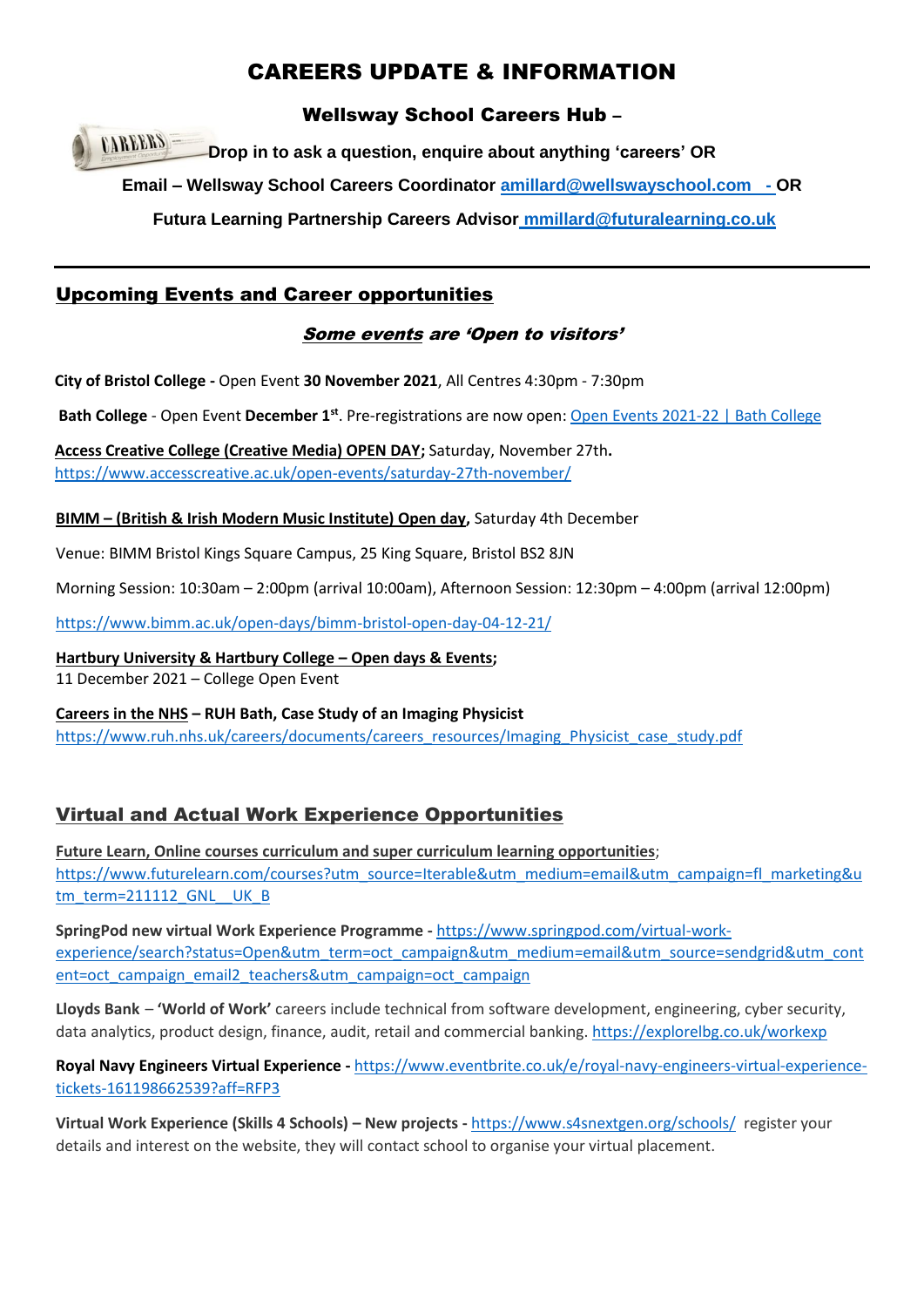#### HE Specific



# *This event will be on screen in the Careers Hub throughout the day until 3pm*

- 10:45 11:25 Q&A [what two top employers look for in an apprentice](https://www.ucas.com/node/404796/view/agenda/5616#agenda-item-title)
- 11:40 12:10 [Discover the unexpected: being an apprentice at Experian](https://www.ucas.com/node/404796/view/agenda/5621#agenda-item-title)
- 12:15 12:55 [Apprenticeships 101](https://www.ucas.com/node/404796/view/agenda/5626#agenda-item-title)
- These sessions can be booked for home viewing <https://www.ucas.com/apprenticeships-fair>
- 16:40 17:10 [Real-life apprenticeship stories](https://www.ucas.com/node/404796/view/agenda/5631#agenda-item-title)
- 17:20 17:50 [How to prepare for an interview](https://www.ucas.com/node/404796/view/agenda/5636#agenda-item-title)

#### **Employers attending/presenting include;**

Bloomberg, Capgemini, Experian, Jaguar Landrover, Johnson Controls, NHS, PwC, Rolls-Royce, Sky, The Dyson Institute

**Looking for online inspiration or information about degree courses/apprenticeships <https://www.springpod.com/> <https://www.springpod.com/degree-taster> <https://www.springpod.com/virtual-work-experience> <https://www.springpod.com/apprenticeships/higher>**

**<https://www.springpod.com/apprenticeships/degree>**

**Deloitte** – Deloitte's [BrightStart Apprenticeship programme](https://go.mykindafuture.com/e/832393/ess-apprenticeship-scheme-html/6r144/245031499?h=L-YoJQnwAM3uhgh_jQX4en6xDDp_wREvdm2kUDku5ew) are now open! Roles are available across the UK in programmes including Technology, Audit & Assurance, Consulting and Deloitte Digital. All roles commence in September 2022. Accepting applications today.